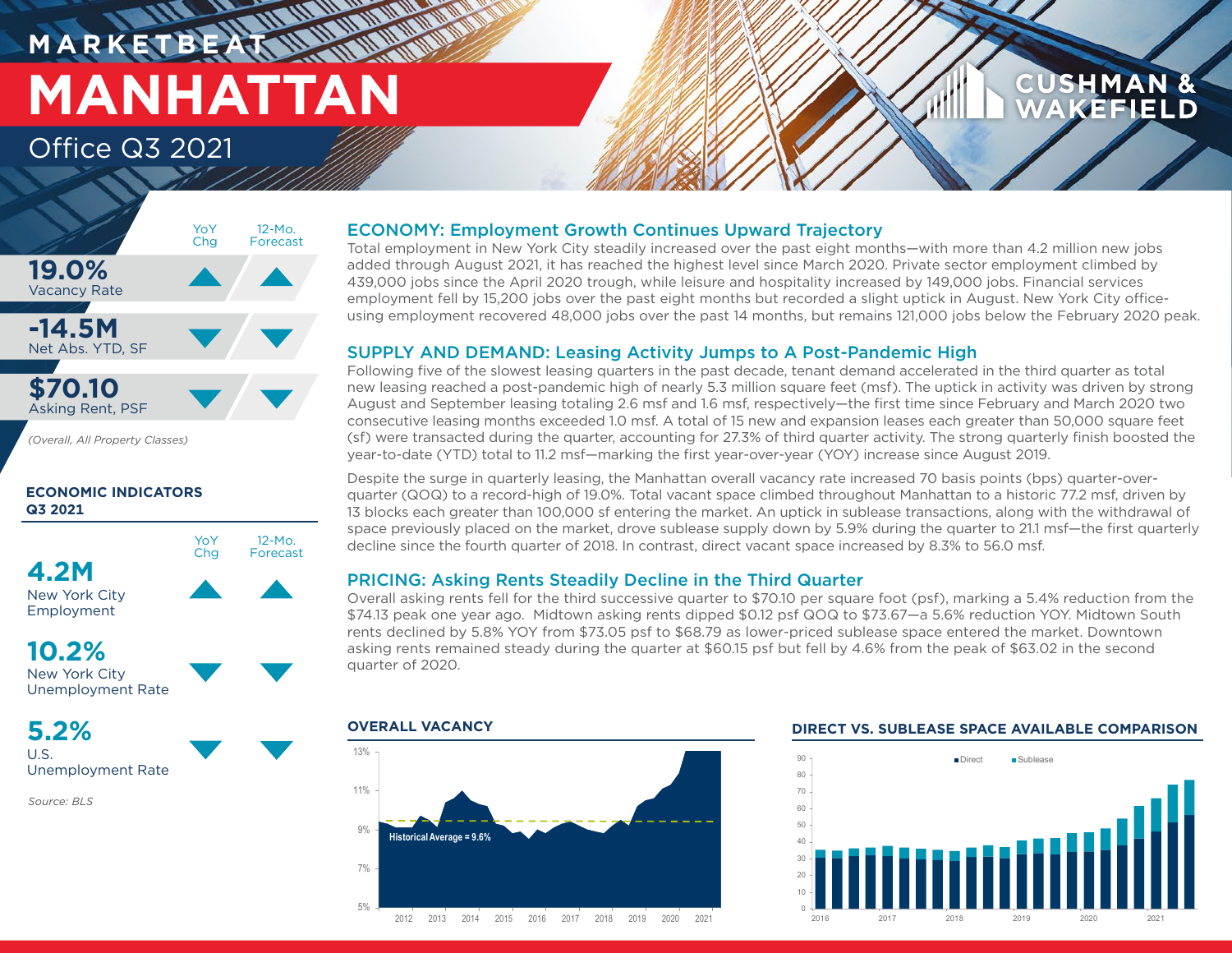## **MARKETBE MANHATTAN** Office Q3 2021

#### Midtown

Midtown third quarter new leasing registered a six-quarter high of 3.1 msf, fueled by Credit Agricole's 167,000-sf lease at 1301 Avenue of the Americas and SPARC Group's 155,724-sf transaction at 11 Penn Plaza. YTD leasing totaled 7.1 msf, up by 0.4% YOY with seven of the nine Midtown submarkets posting positive growth. Midtown vacancy increased 40 bps quarter-over-quarter to 19.4% despite only one block greater than 100,000 sf entering the market. The Grand Central, East Side/UN, Park Avenue and Madison/Fifth Avenue submarkets all posted modest quarterly declines in vacancy. Sublease vacant space dipped by 3.5% during the quarter to 12.2 msf—the first quarterly decline since the fourth quarter of 2018. Overall YTD absorption was negative at 7.9 msf, accounting for more than half of Manhattan's negative absorption.

#### Midtown South

Third quarter new leasing totaled 1.4 msf in Midtown South, surpassing 1.0 msf for the first time since the fourth quarter of 2019. The increase in activity was propelled by Microsoft committing to lease 139,510 sf at 122 Fifth Avenue and Attentive Mobile's 98,000-sf transaction at 115 West 18th Street. YTD leasing climbed by 69.4% to 2.3 msf—a 55.5% increase from the 2020 year-end total. All of the submarkets, with the exception of SoHo, registered a YOY uptick in activity. Even with the improvement in quarterly leasing, overall vacancy increased 40 bps to 19.4% largely due to 672,548 sf entering the market at 295 Fifth Avenue—pushing Madison/Union Square vacancy to an all-time high of 21.9%. Sublease space fell 6.5% in the third quarter to 3.9 msf—the first quarter since 2020 sublease supply fell below 4.0 msf. Overall YTD absorption registered negative 3.1 msf, marking the eighth consecutive quarter of space returns outpacing demand.

#### Downtown

Downtown new leasing registered a six-quarter high of 753,486 sf, fueled by two leases greater than 50,000 sf; DailyPay for 137,274 sf at 55 Water Street and Cedar for 66,753 sf at 32 Avenue of the Americas. YTD leasing finished the quarter at 1.7 msf—27.9% below the 2.4 msf transacted one year ago. Downtown lease renewals increased 189.3% YOY to nearly 1.4 msf, as Fried Frank renewed for 399,724 sf at One New York Plaza. Overall vacancy increased by 90 bps to 17.8% as 676,051 sf entered the market at 175 Water Street. Direct vacant space climbed by 14.9% quarter-over-quarter, while sublease space declined by 10.7% due to a combination of sublease leasing and space removed from the market. Overall absorption was negative at 3.5 msf.

### **Outlook**

- Occupancy levels are to expected to exceed 30.0% in the fourth quarter as more employees return to the office
- A strong demand pipeline will likely keep leasing momentum moving in a positive direction
- Expect employment growth to continue at a moderate pace

#### **LEASING REACHES POST-PANDEMIC QUARTERLY HIGH**



#### **Q3 21 RECORDS FIRST SUBLEASE DIP SINCE Q4 18**



#### **ASKING RENT COMPARISON**

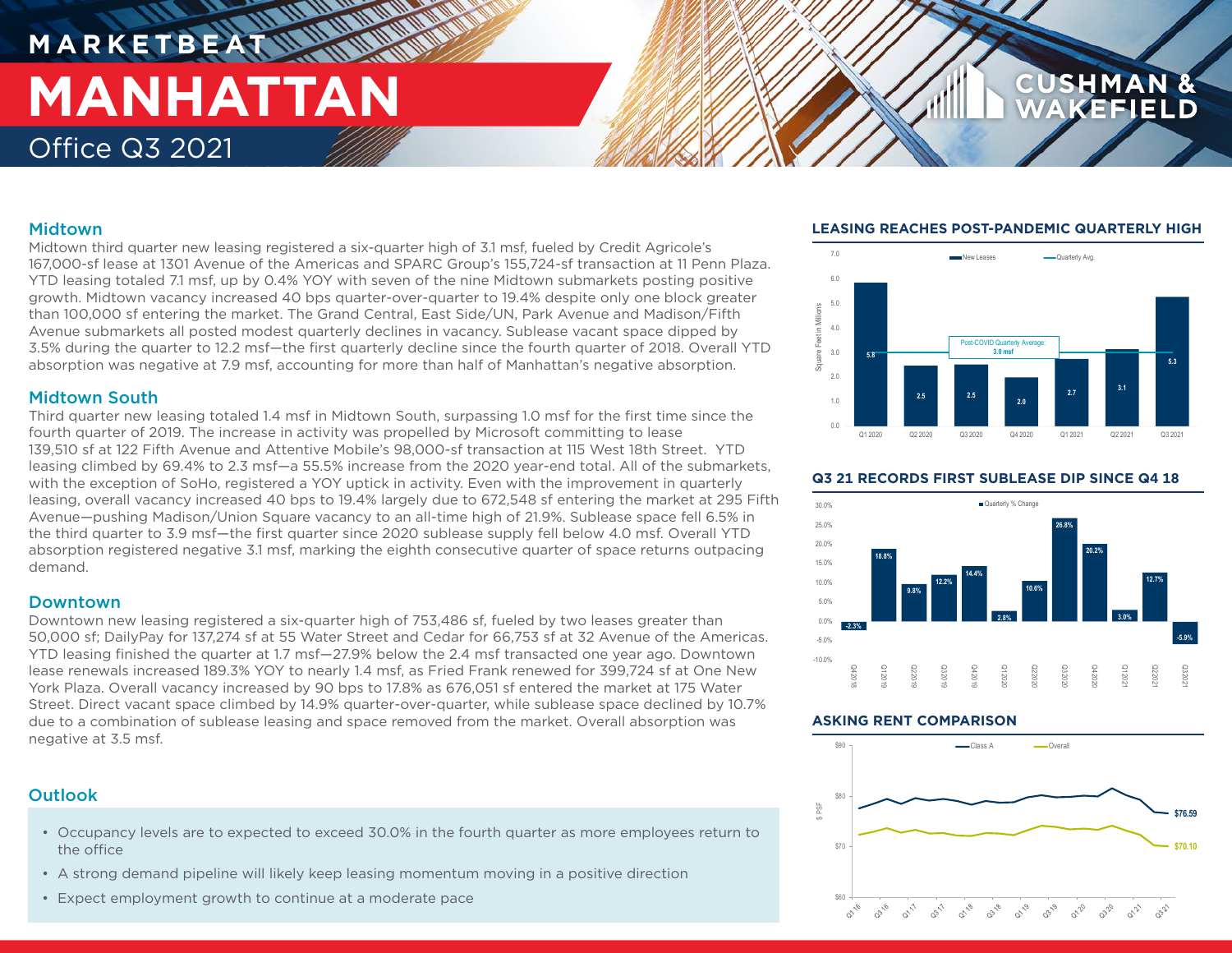# **MARKETBEA MANHATTAN** Office Q3 2021

**CUSHMAN &**<br>WAKEFIELD

#### **MARKET STATISTICS**

| <b>SUBMARKET</b>            | <b>INVENTORY</b><br>(SF) | <b>DIRECT</b><br><b>VACANT</b><br>(SF) | <b>SUBLET</b><br><b>VACANT</b><br>(SF) | <b>OVERALL</b><br><b>VACANCY</b><br><b>RATE</b> | <b>CURRENT QTR</b><br><b>OVERALL NET</b><br><b>ABSORPTION (SF)</b> | <b>YTD OVERALL</b><br><b>NET ABSORPTION</b><br>(SF) | <b>YTD LEASING</b><br><b>ACTIVITY</b><br>(SF) | <b>UNDER</b><br><b>CNSTR</b><br>(SF) | <b>OVERALL AVG</b><br><b>ASKING RENT</b><br>(ALL CLASSES)* | <b>OVERALL AVG</b><br><b>ASKING RENT</b><br>$(CLASS A)$ * |
|-----------------------------|--------------------------|----------------------------------------|----------------------------------------|-------------------------------------------------|--------------------------------------------------------------------|-----------------------------------------------------|-----------------------------------------------|--------------------------------------|------------------------------------------------------------|-----------------------------------------------------------|
| East Side/UN                | 20.811.754               | 3,057,672                              | 578,924                                | 17.5%                                           | $-44,783$                                                          | $-836,074$                                          | 423,259                                       | $\circ$                              | \$70.06                                                    | \$71.05                                                   |
| <b>Grand Central</b>        | 45,798,830               | 8,096,696                              | 2,184,539                              | 22.5%                                           | $-369,783$                                                         | $-2,010,686$                                        | 1,651,977                                     | $\circ$                              | \$70.17                                                    | \$72.27                                                   |
| Madison/Fifth               | 22,508,351               | 4,378,664                              | 595,221                                | 22.1%                                           | 165,382                                                            | $-304,472$                                          | 912,492                                       | $\circ$                              | \$87.40                                                    | \$93.56                                                   |
| Murray Hill                 | 14,240,703               | 2,135,833                              | 1,082,298                              | 22.6%                                           | $-477,951$                                                         | $-982,609$                                          | 297,257                                       | $\circ$                              | \$57.40                                                    | \$62.56                                                   |
| Park Avenue                 | 20.286.606               | 2,889,708                              | 974,719                                | 19.1%                                           | 50.476                                                             | $-396.896$                                          | 989.077                                       | 1,790,160                            | \$93.00                                                    | \$93.00                                                   |
| Penn Station                | 22,342,147               | 1,574,729                              | 1,638,482                              | 14.4%                                           | 14,307                                                             | $-117.256$                                          | 548.307                                       | 9,636,439                            | \$80.03                                                    | \$87.33                                                   |
| Sixth Avenue/Rock Center    | 41,557,956               | 4,036,008                              | 1,392,882                              | 13.1%                                           | $-455,448$                                                         | $-699,573$                                          | 1,035,830                                     | $\circ$                              | \$80.43                                                    | \$81.64                                                   |
| <b>Times Square South</b>   | 31,059,874               | 5,270,858                              | 1,622,305                              | 22.2%                                           | $-790,666$                                                         | $-1,140,599$                                        | 706,301                                       | $\circ$                              | \$57.85                                                    | \$63.36                                                   |
| West Side                   | 31,721,104               | 4,923,626                              | 2,096,110                              | 22.1%                                           | $-361,333$                                                         | $-1,387,398$                                        | 581,669                                       | $\circ$                              | \$75.82                                                    | \$78.83                                                   |
| <b>MIDTOWN TOTALS</b>       | 250,327,325              | 36,363,794                             | 12,165,480                             | 19.4%                                           | $-2,269,799$                                                       | $-7,875,563$                                        | 7,146,169                                     | 11,426,599                           | \$73.67                                                    | \$79.41                                                   |
| Chelsea                     | 17,433,190               | 1,894,056                              | 837,347                                | 15.7%                                           | $-313,433$                                                         | $-496,542$                                          | 545,460                                       | 355,792                              | \$66.04                                                    | \$85.98                                                   |
| Greenwich/NoHo              | 4.856.770                | 520,740                                | 175,314                                | 14.3%                                           | 41,730                                                             | $-89.550$                                           | 179.887                                       | 450,187                              | \$75.34                                                    | \$120.71                                                  |
| Hudson Square/West Village  | 10.140.793               | 940.719                                | 881,934                                | 18.0%                                           | $-152,137$                                                         | $-289.691$                                          | 252,562                                       | 2,415,000                            | \$70.89                                                    | \$83.42                                                   |
| Madison/Union Square        | 31,131,353               | 5,046,317                              | 1,785,352                              | 21.9%                                           | $-973,525$                                                         | $-2,139,570$                                        | 1,296,761                                     | 1,760,000                            | \$67.66                                                    | \$81.49                                                   |
| SoHo                        | 4,366,110                | 630,175                                | 176,438                                | 18.5%                                           | $-34,038$                                                          | $-103.496$                                          | 41,878                                        | 174,951                              | \$75.36                                                    | \$90.57                                                   |
| <b>MIDTOWN SOUTH TOTALS</b> | 67,928,216               | 9,032,007                              | 3,856,385                              | 19.0%                                           | $-1,431,403$                                                       | $-3,118,849$                                        | 2,316,548                                     | 5,155,930                            | \$68.79                                                    | \$84.24                                                   |
| City Hall                   | 7,731,533                | 594,419                                | 153,871                                | 9.7%                                            | $-40,783$                                                          | $-125,249$                                          | 43,936                                        | $\circ$                              | \$52.64                                                    | \$56.59                                                   |
| <b>Financial East</b>       | 32,078,926               | 3,021,542                              | 2.352.432                              | 16.8%                                           | $-221,060$                                                         | $-1,084,363$                                        | 527.517                                       | 48,077                               | \$53.18                                                    | \$56.78                                                   |
| <b>Financial West</b>       | 6,211,658                | 1,424,490                              | 129,611                                | 25.0%                                           | $-281,617$                                                         | $-382.472$                                          | 155,093                                       | $\circ$                              | \$57.54                                                    | \$71.43                                                   |
| Insurance                   | 13,152,839               | 2,541,711                              | 449,008                                | 22.7%                                           | $-806,940$                                                         | $-1,395,508$                                        | 201,567                                       | $\circ$                              | \$54.90                                                    | \$57.56                                                   |
| TriBeCa                     | 5.031.971                | 499,531                                | 124,352                                | 12.4%                                           | 21,585                                                             | $-317.446$                                          | 325,934                                       | $\circ$                              | \$86.35                                                    | \$89.19                                                   |
| World Trade                 | 24,103,907               | 2,569,168                              | 1.877.842                              | 18.5%                                           | $-201,628$                                                         | $-320,889$                                          | 441,398                                       | 40,504                               | \$68.05                                                    | \$69.58                                                   |
| <b>DOWNTOWN TOTALS</b>      | 88,310,834               | 10,650,861                             | 5,087,116                              | 17.8%                                           | $-1,530,443$                                                       | $-3,625,927$                                        | 1,695,445                                     | 88,581                               | \$60.15                                                    | \$65.40                                                   |
| <b>MANHATTAN TOTALS</b>     | 406,566,375              | 56,046,662                             | 21,108,981                             | 19.0%                                           | $-5,231,645$                                                       | $-14,620,339$                                       | 11,158,162                                    | 16,671,110                           | \$70.10                                                    | \$76.59                                                   |

*\*Rental rates reflect full service asking \*\* Manhattan Totals are not reflective of U.S. MarketBeat Tables*

#### **KEY LEASE TRANSACTIONS Q3 2021**

| <b>PROPERTY</b>                                     | <b>SUBMARKET</b>         | <b>TENANT</b>      | SF      | <b>TYPE</b> |  |  |
|-----------------------------------------------------|--------------------------|--------------------|---------|-------------|--|--|
| One New York Plaza                                  | <b>Financial East</b>    | Fried Frank        | 399.724 | Renewal*    |  |  |
| 1301 Avenue of the Americas                         | Sixth Avenue/Rock Center | Credit Agricole    | 167,000 | New Lease   |  |  |
| 11 Penn Plaza                                       | Penn Station             | <b>SPARC Group</b> | 155.724 | New Lease   |  |  |
| *Renewal portion not included in leasing statistics |                          |                    |         |             |  |  |

#### **KEY SALES TRANSACTIONS Q3 2021**

| <b>PROPERTY</b>                                 | <b>SUBMARKET</b>     | <b>SELLER / BUYER</b>                                      | SF        | <b>PRICE / \$ PSF</b> |
|-------------------------------------------------|----------------------|------------------------------------------------------------|-----------|-----------------------|
| 220 East 42nd Street                            | <b>Grand Central</b> | SL Green Realty   Meritz Alternative Investment Management | 1,220,750 | \$387.1.M / \$646     |
| One Park Avenue                                 | Murray Hill          | CanadaPension Plan   Vornado Realty Trust                  | 943.000   | \$324.3M / \$1,351    |
| 341-353 Seventh Avenue,<br>167 West 29th Street | Chelsea              | Clemons Management Corp.   Igal Namdar / Empire Capital    | 220,000   | \$107.0M / \$486      |

#### **COMPLETED CONSTRUCTION 2021 YTD**

| <b>PROPERTY</b>            | <b>SUBMARKET</b>      | <b>MAJOR TENANT</b> |         | <b>OWNER/DEVELOPER</b>                   |
|----------------------------|-----------------------|---------------------|---------|------------------------------------------|
| 390 Ninth Avenue           | Penn Station          | Facebook            | 730.000 | Related Companies & Vornado Realty Trust |
| *One Broadway              | <b>Financial West</b> | <b>Fisery</b>       | 205.435 | Midtown Equities Brokerage LLC           |
| <b>Essex Crossing East</b> | SoHo                  | N/A                 | 178.878 | Taconic/L&M                              |
| *Renovation                |                       |                     |         |                                          |